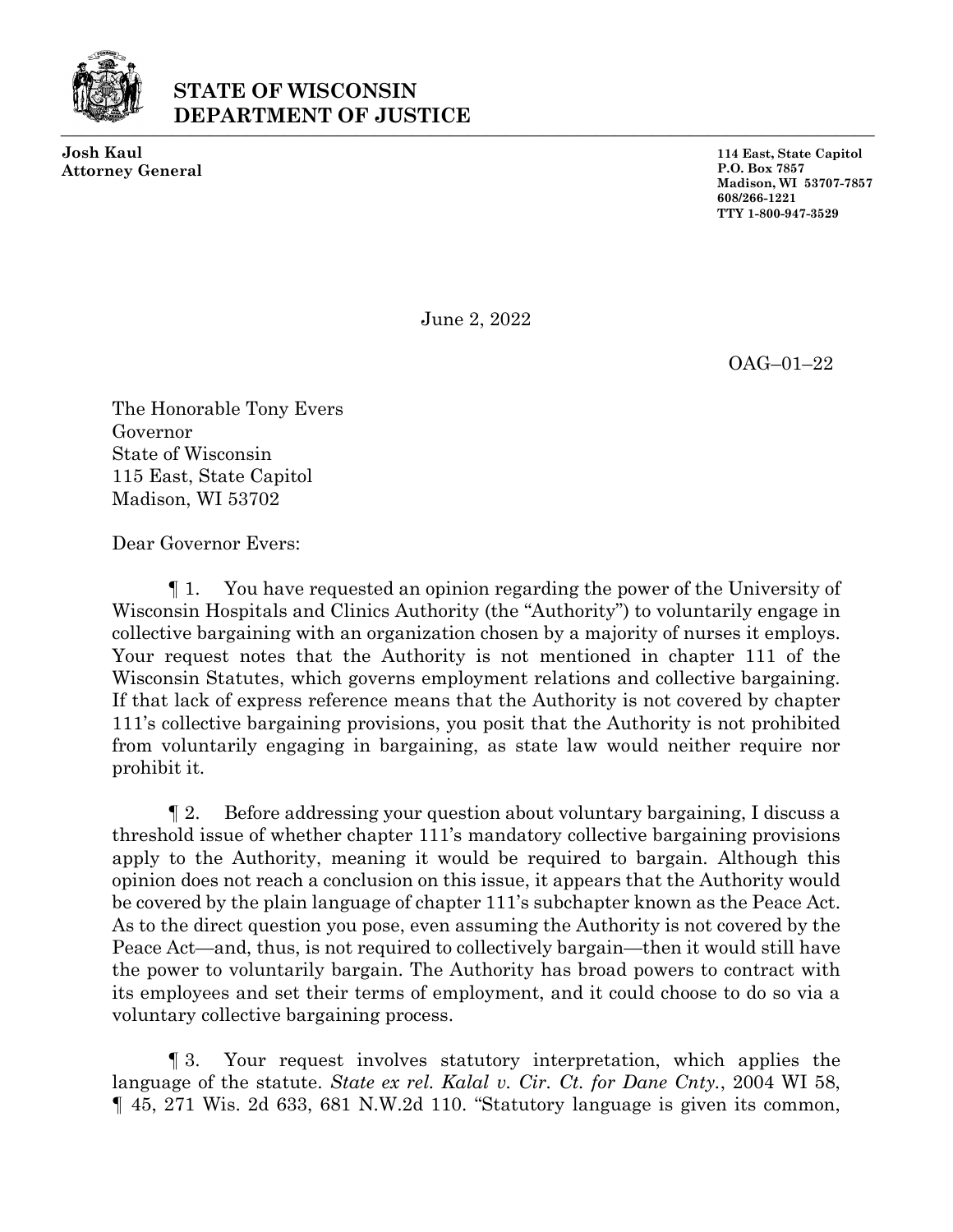ordinary, and accepted meaning, except that technical or specially-defined words or phrases are given their technical or special definitional meaning." *Id.* The statutory language is "interpreted in the context in which it is used; not in isolation but as part of a whole; in relation to the language of surrounding or closely-related statutes; and reasonably, to avoid absurd or unreasonable results." *Id.* ¶ 46. If this textual analysis "yields a plain, clear statutory meaning, then there is no ambiguity," and the statute should be applied according to that plain meaning. *Id.* Courts may not "disregard the plain, clear words of the statute." *Id.* (quoting *State v. Pratt*, 36 Wis. 2d 312, 317, 153 N.W.2d 18 (1967)). Similarly, a court cannot "read into the statute words the legislature did not see fit to write." *Dawson v. Town of Jackson*, 2011 WI 77, ¶ 42, 336 Wis. 2d 318, 801 N.W.2d 316.

## **Applicability of the Peace Act**

¶ 4. In determining what power or obligation the Authority has under Wisconsin law to engage in collective bargaining, the threshold question is whether the Authority is covered by the Peace Act. This issue was not the central focus of the submissions that have been made regarding this matter, and this opinion does not reach a formal conclusion on this issue. Nevertheless, because a court would begin its analysis with this issue and it could render moot the question whether the Authority may voluntarily engage in collective bargaining, this opinion preliminarily analyzes whether the Authority is covered by the Peace Act.

¶ 5. The Peace Act grants employees statutory rights "to form, join or assist labor organizations, to bargain collectively through representatives of their own choosing, and to engage in lawful, concerted activities for the purpose of collective bargaining." Wis. Stat. § 111.04(1). In turn, it provides processes for "collective bargaining," which is defined as "the negotiation by an employer and a majority of the employer's employees in a collective bargaining unit . . . concerning representation or terms and conditions of employment." Wis. Stat. § 111.02(2).

¶ 6. The Peace Act's coverage of employers and employees is broad. An "[e]mployee" means "any person, other than an independent contractor, working for another for hire in the state of Wisconsin in a nonconfidential, nonmanagerial, nonexecutive and nonsupervisory capacity, and shall not be limited to the employees of a particular employer unless the context clearly indicates otherwise." Wis. Stat. § 111.02(6)(a). Its coverage of employers is equally broad: "[e]mployer" means "a person who engages the services of an employee." Wis. Stat. § 111.02(7)(a).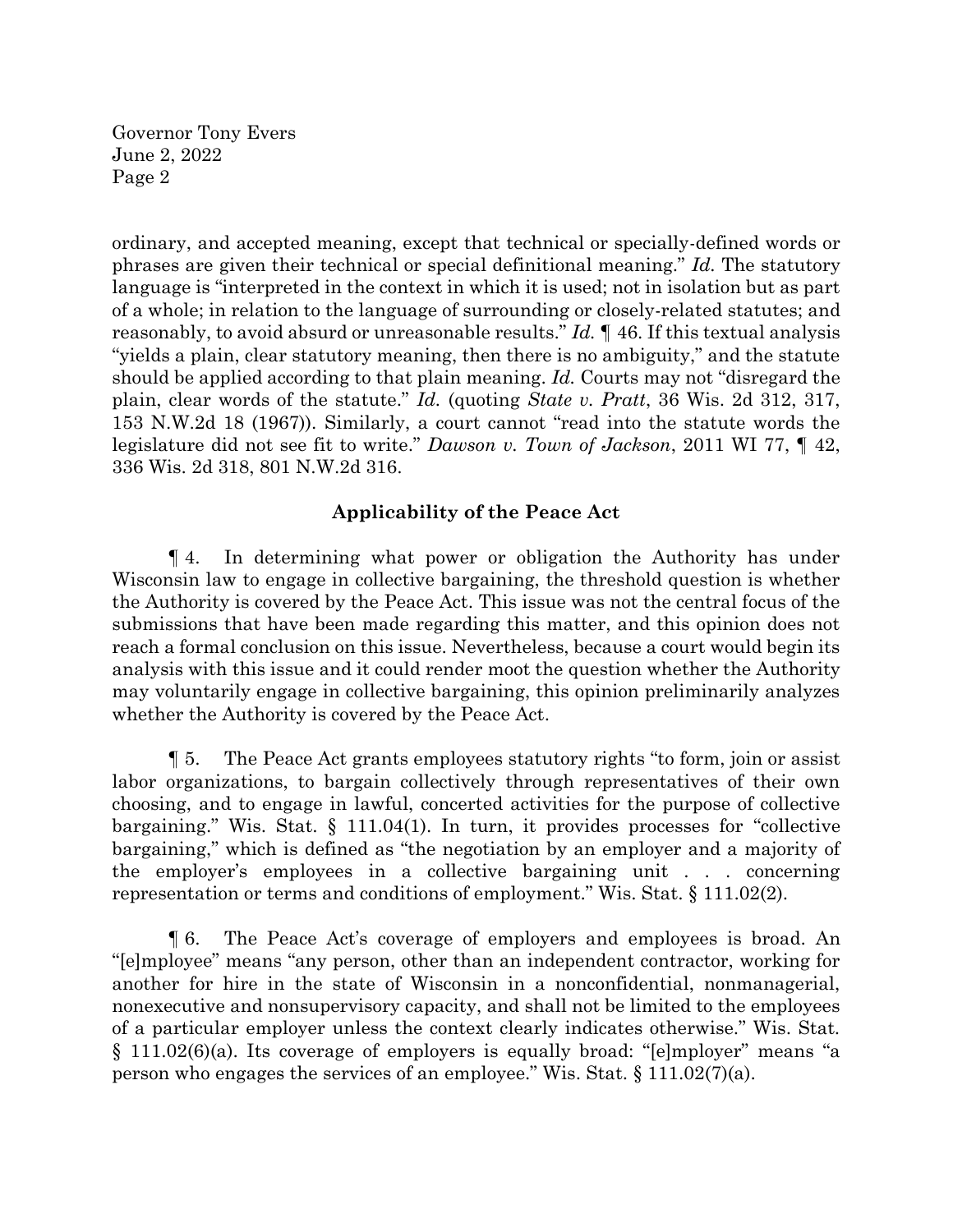¶ 7. There are only two exceptions in the Peace Act's definition of "employer": (1) for the "state or any political subdivision thereof" and (2) for a "labor organization." Wis. Stat.  $\S 111.02(7)$  (b). The exceptions for the state and political subdivisions exist because different subchapters specifically address state employees and employers (subchapter V, the State Employment Labor Relations Act, commonly known as SELRA) and municipal employees and employers (subchapter IV, the Municipal Employment Relations Act, commonly known as MERA). SELRA covers, with certain exceptions, "[a]ny state employee in the classified service of the state" and other listed state employees, and it binds "the state of Wisconsin" as an "employer." Wis. Stat. § 111.81(7), (8). MERA defines its coverage of employers as including "any city, county, village, town . . . or any other political subdivision of the state." Wis. Stat.  $§ 111.70(1)(j).$ 

¶ 8. Where a statute provides a "specific exception," courts will not read additional ones into it. Courts presume "that the legislature intended to exclude other exceptions." *Town of Clayton v. Cardinal Constr. Co.*, 2009 WI App 54, ¶ 16, 317 Wis. 2d 424, 767 N.W.2d 605 (citation omitted). Restated, "if [a] statute specifies one exception to a general rule . . . , other exceptions or effects are excluded." *Georgina G. v. Terry M.*, 184 Wis. 2d 492, 512, 516 N.W.2d 678 (1994) (first alteration in original) (citation omitted).

¶ 9. Given that the Authority is not a labor organization, to determine the Peace Act's coverage, a court would examine whether the Authority fits into the specific employer exceptions for the "state" or "a political subdivision thereof." Otherwise, the statute's coverage would apply by default, as it does for all other employers.

¶ 10. Multiple sources support that the Authority is not the "state." Rather, it is a "public body corporate and politic," also known as a "political corporation," and it has characteristics in common with an "independent going concern." Wis. Stat. § 233.02(1); *Rouse v. Theda Clark Med. Ctr., Inc.*, 2007 WI 87, ¶ 31, 302 Wis. 2d 358, 735 N.W.2d 30; *Mayhugh v. State*, 2015 WI 77, ¶ 13, 364 Wis. 2d 208, 867 N.W.2d 754. In ruling that the Authority is a "political corporation," the Wisconsin Supreme Court has explained that the Authority has "[s]ome features . . . shared with private entities": for example, it does not receive general purpose revenue from the state; it can sue and be sued; and it can buy and sell real estate. *Rouse*, 302 Wis. 2d 358, ¶ 32.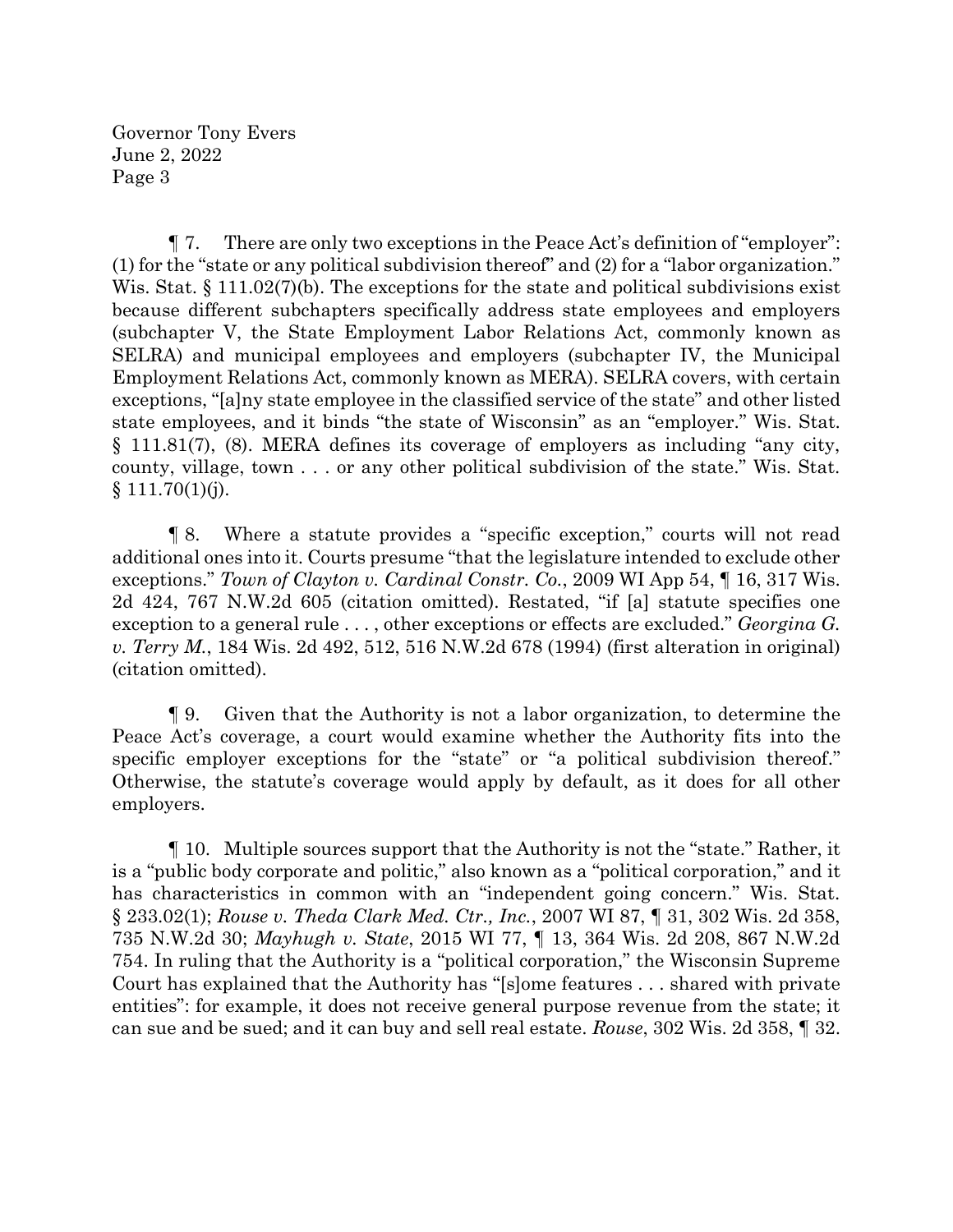¶ 11. The court has further explained that an entity with those kinds of characteristics is an "independent going concern"—an entity that is not an arm of the state because it is "an entity independent from the state." *Mayhugh*, 364 Wis. 2d 208, ¶ 13. Like the Authority, such entities have powers to independently buy and sell real estate, sue and be sued, and take on debt, and they are not funded through general purpose revenue; such entities' liabilities thus are not the state's liabilities. *See id*.  $\P$ [ 15–16; Wis. Stat. § 233.03(11)–(16). For example, the Wisconsin Supreme Court held that the State Armory Board—which, like the Authority, is a "body politic and corporate"—was an independent going concern, as it can convey real estate, hold and disburse its own funds, and issue bonds. *Mayhugh*, 364 Wis. 2d 208, ¶ 18 (citation omitted); *see* Wis. Stat. § 233.02(1) (designating the Authority as "a public body corporate and politic"). The "designation of the Board as a body politic and corporate, combined with the Board's broad proprietary powers, rendered it an independent going concern," and not an arm of the state. *Mayhugh*, 364 Wis. 2d 208, ¶ 18. In a further example, the court explained that the State Housing Finance Authority was an independent going concern because it was "a public body corporate and politic" with all "necessary or convenient" powers including the power to sue and be sued, incur debt, issue bonds, enter leases, and acquire property. *Id.* ¶ 19–20 (citations omitted); *see also id.* ¶¶ 21–22 (providing a similar explanation as to the State Investment Board). Again, those key features are all true of the Authority. *See* Wis. Stat. § 233.02(1) (stating it is a "public body corporate and politic"); Wis. Stat. § 233.03 (vesting all powers "necessary or convenient"); Wis. Stat. § 233.03(2) (stating that the Authority can "[s]ue and be sued" and can "negotiate and enter leases"); Wis. Stat. § 233.03(11)–(16) (setting out the Authority's powers to issue bonds, acquire and construct facilities, and buy, sell, and lease real estate).

¶ 12. Consistent with the supreme court's explanations, the statutes treat "political corporations" as separate from the "state." For example, one statute governs notices of legal claims against "state employees" and state agents, Wis. Stat. § 893.82, whereas a separate statute, Wis. Stat. § 893.80, governs claims against a "political corporation" or other non-state entities, like governmental subdivisions. Likewise, the Seventh Circuit has denied the Authority the ability to invoke Wisconsin's sovereign immunity, which protects an "arm of the state." In doing so, that court observed that the Authority has the nature of an "independent, nonprofit entity," which "Wisconsin's own courts would classify . . . as private" because of its "financial autonomy and the authority to sue and be sued in its own name." *Takle v. Univ. of Wis. Hosp. & Clinics Auth.*, 402 F.3d 768, 770 (7th Cir. 2005).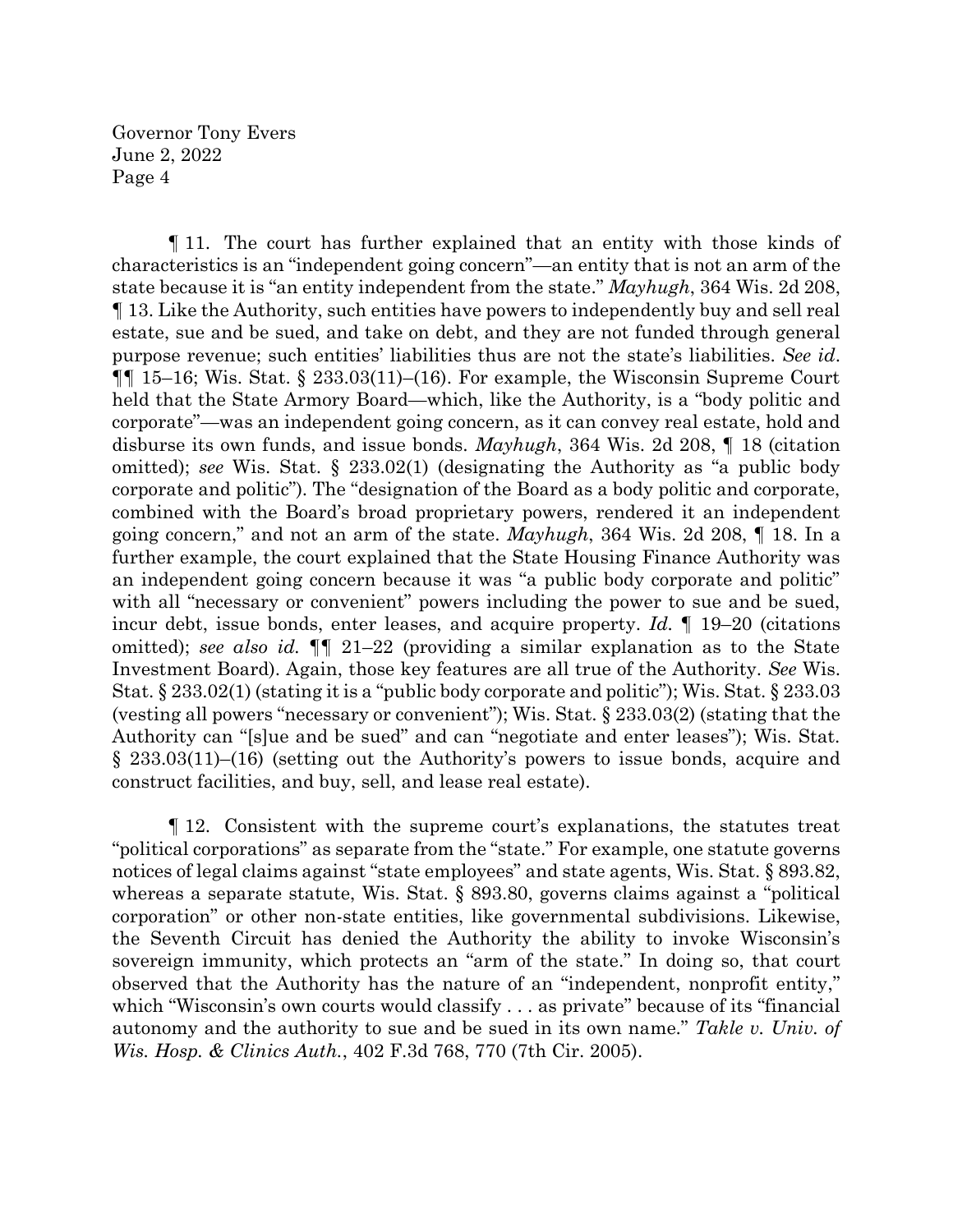¶ 13. The Authority also is not a political subdivision of the state. Although not defined in the Peace Act, the statutes elsewhere use the term "political subdivision" to refer to a "city, village, town, or county" or another municipal entity, consistent with MERA's coverage. *See* Wis. Stat. § 66.0628(1)(a) (defining "political subdivision"); *see also* Wis. Stat. §§ 66.0505(1)(b), 85.064(1)(b), 86.312(1)(c), 91.01(24), 196.5045(1), 299.50(1)(d), 229.821(11), 700.28(1). Because the Authority is none of those things, that exception would not apply.

¶ 14. Thus, the cases support that the Authority is neither the "state" nor a "political subdivision," and so it does not appear to be exempt from the Peace Act's express coverage. The Peace Act has no exception for a "public body corporate and politic," a "political corporation," or an "independent going concern." And the Peace Act provides that where it is not "clearly indicate[d] otherwise," its coverage "shall not be limited to the employees of a particular employer." Wis. Stat. § 111.02(6)(a).

¶ 15. While a Wisconsin Legislative Council memorandum states that the Authority is not covered by the Peace Act, Wis. Legis. Council, Memo, *Union Negotiations with University of Wisconsin Hospitals and Clinics Authority* (Oct. 4, 2021), <sup>1</sup> that memorandum does not look to the statutory text but instead relies on assumptions about statutory history and legislative history. That approach overlooks the key task in statutory interpretation: reading the text of the statute.

¶ 16. Although statutory history may be considered as part of statutory context, *see State v. Williams*, 2014 WI 64, ¶ 17, 355 Wis. 2d 581, 852 N.W.2d 467, conclusions drawn from statutory history cannot change what the text states. Of particular relevance here, an exclusion cannot be "read into the statute." *Dawson*, 336 Wis. 2d 318, ¶ 42. But the Legislative Council analysis appears to do just that.

¶ 17. Further, the statutory and legislative history referred to in the Legislative Council memorandum do not clearly support the memorandum's conclusion.

¶ 18. As to statutory history, the Legislative Council memorandum points to 2011 Wis. Act 10's removal of the Authority as affirmatively included in the definition of an employer under the Peace Act. The Legislative Council memorandum assumes

<sup>1</sup> Wis. Legis. Council, Memo, *Union Negotiations with University of Wisconsin Hospitals and Clinics Authority* (Oct. 4, 2021), https://wisconsinexaminer.com/wp-content/uploads/2021/12/ Updated-Leg-Council-Memo-RE-UWHCA-Collective-Bargaining.10.4.21pdf.pdf.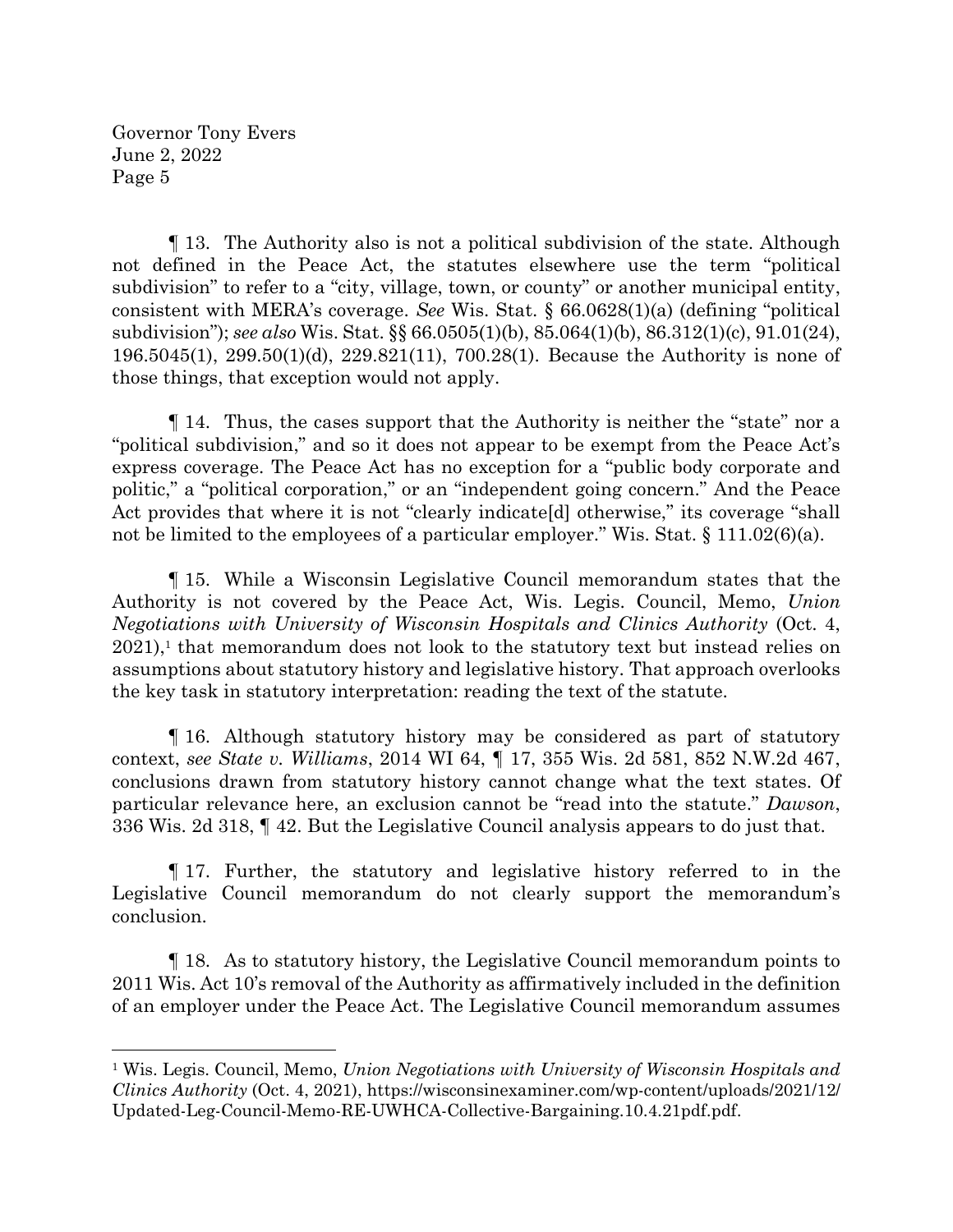that there is only one explanation for Act 10's removal of the express reference—to exclude the Authority from the Peace Act's coverage. But that is not the only possible explanation.

¶ 19. The Authority was added to the definition of an employer under the Peace Act in 1995, when the Authority split off from the state. At the time the Authority split from the University of Wisconsin, hospital and clinic employees were treated as a mixture of Authority and state employees, 1995 Wis. Act 27, § 9159(4), with the Authority employees covered by the Peace Act and the state employees employed by the Hospital and Clinics Board covered by SELRA. 1995 Wis. Act 27, § 224m (creating Wis. Stat. § 15.96); Wis. Stat. § 111.815 (2009–10) (including the Board under SELRA). That mixture ended with Act 10. 2011 Wis. Act 10, §§ 12 (repealing Wis. Stat. § 15.96), 377 (removing the language in Wis. Stat. § 233.10(1) that limited the Authority's employment powers as previously stated in 1995 Wis. Act 27, § 9159(4)). That meant that language clarifying whether the Authority fell under the Peace Act was no longer needed. If the Legislature meant to do more—for the Authority to be uniquely exempt from coverage under the Peace Act—one would expect the text of the statute to say so.

¶ 20. As to legislative history, the Legislative Council memorandum cites to statements in the legislative history files concluding that 2011 Wis. Act 10 removed bargaining rights for the Authority's employees. However, Act 10 changed many statutory provisions that applied to the Authority, and the comments in the legislative history do not explain which provisions of Act 10 they refer to. For example, the pre-Act 10 statutes included special bargaining rights for Authority employees, beyond the basic terms of the Peace Act. *See* Wis. Stat. § 111.05(5) (2009– 10). Act 10 eliminated those special rights. 2011 Wis. Act 10, § 195. Since the comments do not explain which bargaining rights they refer to or provide any analysis, it requires speculation to interpret them.

¶ 21. In any event, the legislative history may not be used "to vary or contradict" statutory text. *Kalal*, 271 Wis. 2d 633, ¶ 51. And, again, it would have been straightforward to expressly exempt the Authority from the Peace Act—just like the "state" and "political subdivisions thereof" are expressly exempted.

¶ 22. In sum, although this opinion does not conclusively opine on the issue, it appears that the Peace Act applies based on the statute's plain language.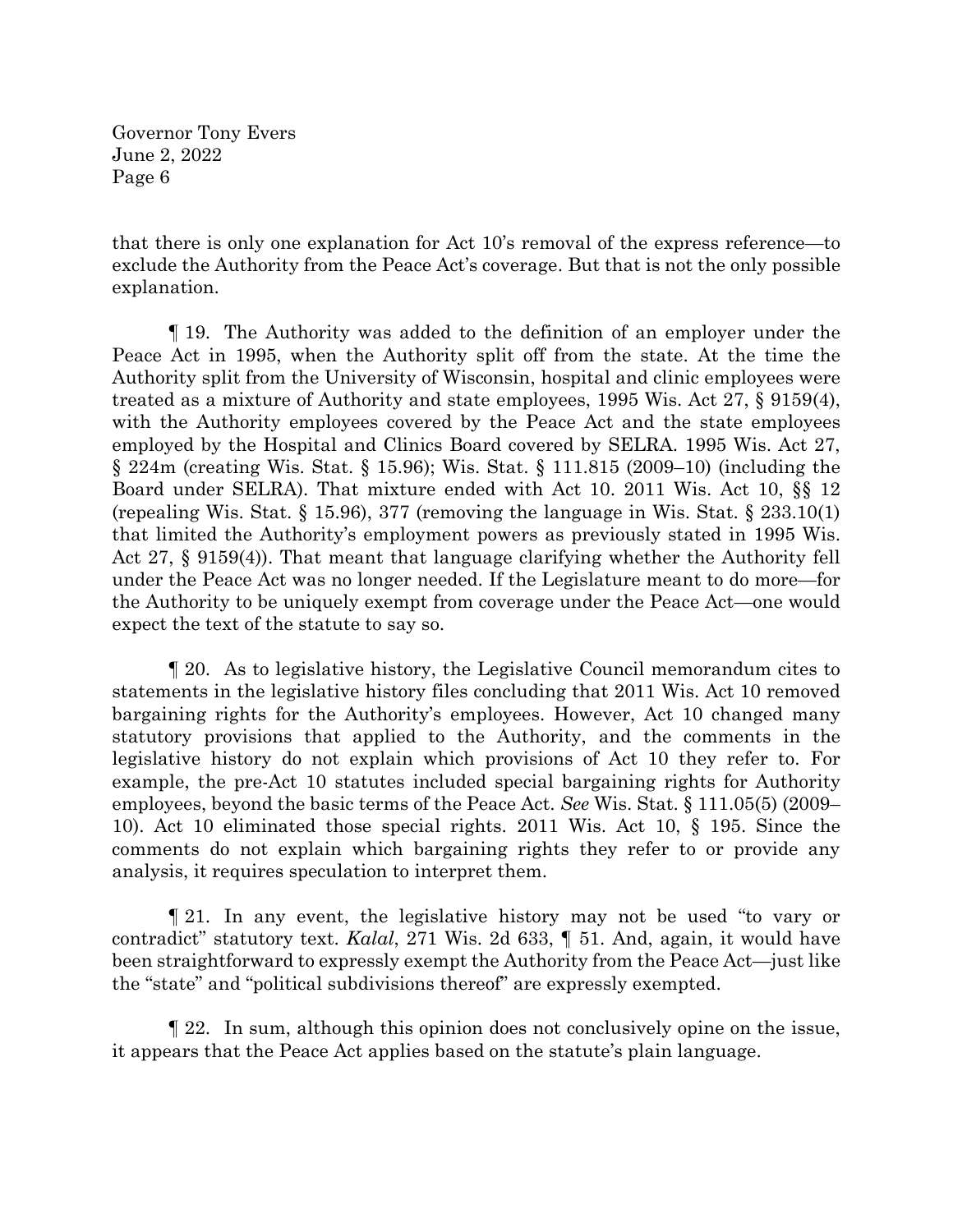## **Authority to voluntarily bargain**

¶ 23. Assuming that the Peace Act would not mandate collective bargaining, the Authority at a minimum has the power to voluntarily bargain.

¶ 24. Chapter 111's bargaining provisions contain both mandates and restrictions for employers covered under the Peace Act, MERA (for municipal employers), or SELRA (for state employers). For example, under MERA, a covered "municipal employer is prohibited from bargaining collectively" on "[a]ny factor or condition of employment except wages." Wis. Stat. § 111.70(4)(mb). SELRA imposes similar restrictions on the state of Wisconsin as employer: "The employer is prohibited from bargaining with a collective bargaining unit containing a general employee with respect to . . . [a]ny factor or condition of employment except wages." Wis. Stat. § 111.91(3).

¶ 25. While chapter 111 contains these specific, explicit restrictions applicable to certain employers, it contains no overarching prohibition on bargaining that would apply to an employer not covered by the restrictions. That is highly significant under the rules of statutory construction. Words cannot be "read into" a statute. *Dawson*, 336 Wis. 2d 318, ¶ 42. That is doubly true where a statute has different, specific exemptions or restrictions. *Town of Clayton*, 317 Wis. 2d 424, ¶ 16. The Legislature knew how to prohibit a bargaining practice—there is express language doing just that for certain employers. It did not provide those prohibitions for employers not covered by SELRA or MERA.

¶ 26. As part of the public comment opportunity for the opinion request, the Authority submitted a comment citing two sources that it asserts support that it may not voluntarily bargain. Neither supports that position because each involved specific statutory prohibitions on bargaining. In *LaCroix v. Kenosha Unified School District Board of Education*, No. 13CV1899 (Wis. Cir. Ct. Kenosha Cnty. Mar. 19, 2015), the circuit court ruled that a covered municipal employer could not bargain contrary to the express "prohibit[ion]" in MERA. In the other source, the Supreme Court of New Hampshire ruled that a statute providing that "[i]n no case shall [the entity overseeing bargaining] certify a bargaining unit" of a certain composition prevented an entity from recognizing those uncertified bargaining units. *Pro. Fire Fighters of Wolfeboro, IAFF Loc. 3708 v. Town of Wolfeboro*, 48 A.3d 900, 904 (N.H. 2012) (citation omitted).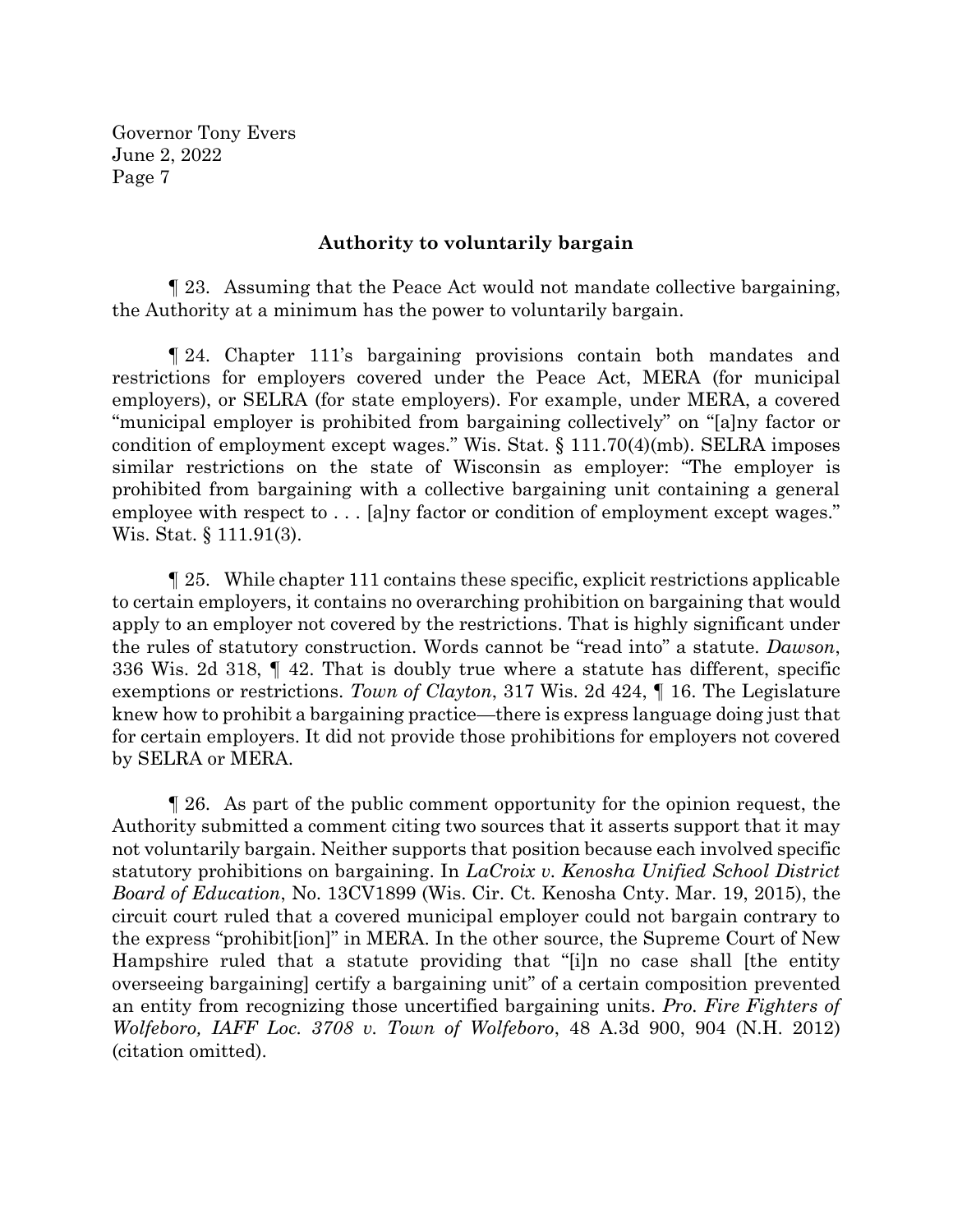¶ 27. Rather than support the Authority's position that it may not voluntarily bargain, these examples demonstrate what is missing here. The Authority is not a state employer covered by SELRA or a municipal employer covered by MERA, and so any restrictions for employers covered by those subchapters do not apply. There is no prohibition that applies to the Authority or its employees similar to those in the cited cases.

¶ 28. Not only is there no statutory bar to voluntary bargaining, but the statutes governing the Authority's powers plainly encompass bargaining as a means to contract with its employees. By statute, the "authority shall have all the powers necessary or convenient to carry out the purposes and provisions of [chapter 233]." Wis. Stat. § 233.03. That is consistent with the powers generally vested in corporations in Wisconsin "to do all things necessary or convenient to carry out its business and affairs." Wis. Stat. § 180.0302. Among other powers, the Authority is broadly authorized to employ an employee and "fix his or her compensation and provide any employee benefits," Wis. Stat. § 233.03(7), and to implement "employment policies for employees," Wis. Stat. § 233.04(2). It "shall employ such employees as it may require and shall determine the qualifications and duties of its employees." Wis. Stat.  $\S$  233.10(1). And, as a general matter, the Authority is empowered to "[a]dopt bylaws and policies and procedures for the regulation of its affairs and the conduct of its business" and to "make and execute . . . instruments necessary or convenient to the exercise of [its] powers." Wis. Stat. § 233.03(1), (2). The term "instrument" means a "written legal document that defines rights, duties, entitlements, or liabilities." *Instrument*, Black's Law Dictionary (11th ed. 2019); *see Kalal*, 271 Wis. 2d 633, ¶ 53 (explaining that plain meaning may be "ascertainable by reference to the dictionary definition"). This power to execute a legal document (an "instrument") defining rights and duties would encompass a collective bargaining agreement.

¶ 29. Thus, the Authority is expressly and broadly empowered to determine the terms of its relationship with its employees and to enter into agreements defining rights or duties it agrees to.<sup>2</sup> One means of carrying out these broad statutory powers would be to reach terms of employees' employment through collective bargaining. Of course, that still must happen within the constraints of statutes that do exist. For

<sup>&</sup>lt;sup>2</sup> As the Wisconsin Supreme Court has reiterated, even state agencies are empowered to act on these kinds of "explicit but broad" grants of statutory authority. *Clean Wis., Inc. v. Wis. Dep't of Nat. Res.*, 2021 WI 71, ¶ 25, 398 Wis. 2d 386, 961 N.W.2d 346. That is even more true for a "political corporation" or an "independent going concern," which are vested with broad independent powers beyond what is vested in an arm of the state, as discussed in the text.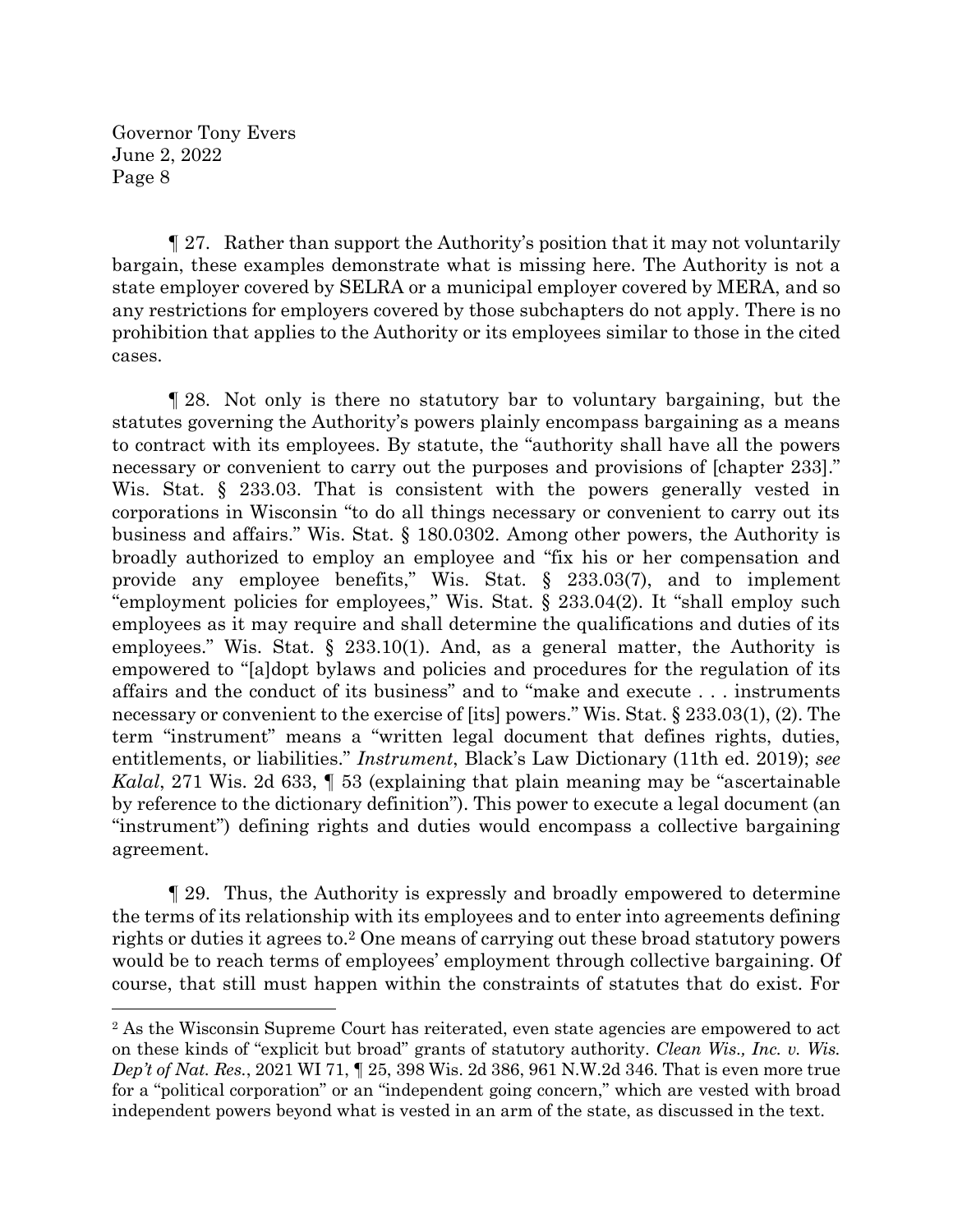example, "[a]ppointments to and promotions in the authority shall be made according to merit and fitness." Wis. Stat. § 233.10(1). Voluntary bargaining would need to occur within the bounds of that provision and the surrounding statutory framework.

¶ 30. In addition to the statutory text, other authorities support this result, including a previous opinion from this office. In 59 Op. Att'y Gen. 200 (1970), the Attorney General addressed the University of Wisconsin's voluntary recognition of a teaching assistants' association. *Id.* at 201. UW-Madison had "voluntarily recognized" the association and "agreed to negotiate and contract . . . as though [chapter 111] were applicable." *Id.* The opinion concluded that the contract was "legal and binding" under Wisconsin law, citing the broad statutory powers of the Board of Regents, who "clearly have the authority to enter into individual contracts" and, in turn, could enter into an agreement "which establishes the framework and standards of the individual employment contracts" as "an integral part of . . . contracting for personnel." *Id.* at 202–04. Restated, "collective bargaining is an adjunct to individual employment contracts" and thus was within the Board of Regents' existing statutory power to contract with employees. *Id.* at 205–06.

¶ 31. Various courts have agreed with those principles. Indiana's court of appeals addressed a scenario where a school district adopted a voluntary policy for collective bargaining with employees despite neither state nor federal law requiring it. *Mich. City Area Sch. v. Siddall*, 427 N.E.2d 464 (Ind. Ct. App. 1981). The court agreed that the district was authorized to do so voluntarily under its statutory authority to fix terms of its employees' employment. *Id.* at 466. The court explained that while the district had "no legal obligation to engage in collective bargaining with the . . . employees," it "may do so voluntarily, and accordingly could properly declare qualifications or restrictions establishing a basis upon which it would agree to bargain collectively." *Id.* at 468. As another example, the Eighth Circuit held that a city could contract for additional benefits for employees regardless of the narrower coverage of a particular statutory bargaining law. *Am. Fed'n of State, Cnty. & Mun. Emps. v. City of Benton*, 513 F.3d 874, 881 (8th Cir. 2008). The court recognized that such a contract does not "contract away its right to manage the fiscal matters of the City" but rather is an "exercise[ ]" of its "functions." *Id*. Similarly, Utah's court of appeals held that a school board could choose to collectively bargain under its statutory authority to enter into employment contracts. *Park City Educ. Ass'n v. Bd. of Educ. of Park City Sch. Dist.*, 879 P.2d 267 (Utah Ct. App. 1994). There, too, the bargaining did not delegate its statutory powers but rather was an exercise of them. *Id.* at 269–71 (collecting cases stating the weight of authority); *see also Del. River Port Auth. v. Fraternal Ord. of Police*, 290 F.3d 567, 574 n.11 (3d Cir. 2002) (noting that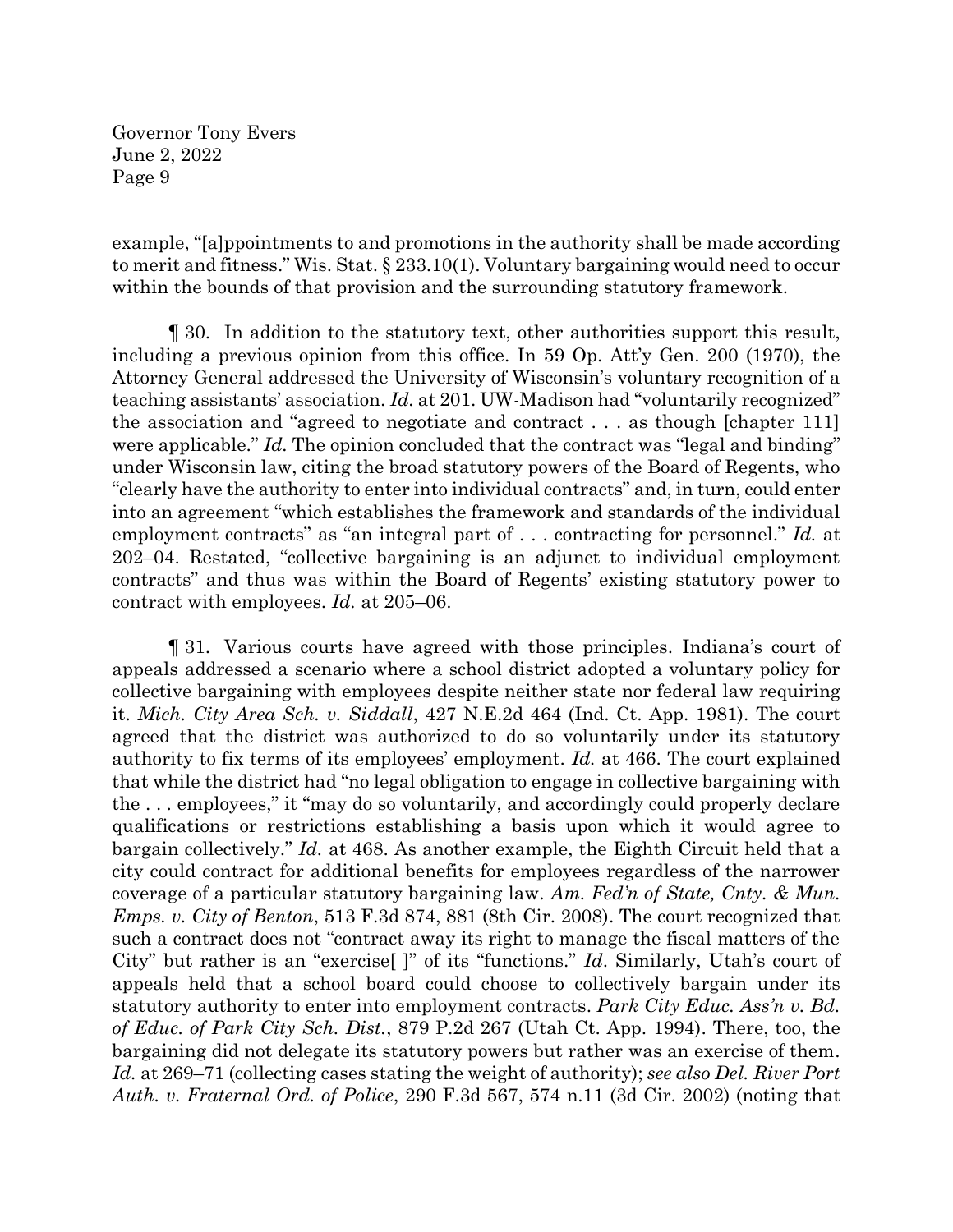where an entity was under no "legal duty" to bargain, it was "free to voluntarily recognize and bargain collectively with" employees (citation omitted)).<sup>3</sup>

¶ 32. As observed in these many court decisions, <sup>4</sup> collective bargaining is simply a method of carrying out existing statutory authority to enter into employment agreements*.*

<sup>&</sup>lt;sup>3</sup> For these reasons and additional ones, the present scenario does not involve improperly contracting away public powers, as the Authority posits in its comment letter. Rather, the cases the Authority cites are distinct, addressing municipalities' contracting away the state's sovereign powers. *See Adamczyk v. Town of Caledonia*, 52 Wis. 2d 270, 275, 190 N.W.2d 137 (1971) (discussing the distinct scenario where a town purported to contract away the "the state's sovereign[ ]" power to remove certain officers without cause); *State ex rel. Hammermill Paper Co. v. La Plante*, 58 Wis. 2d 32, 80, 205 N.W.2d 784 (1973) (stating that a municipality may contract away its business or propriety powers but may not contract away its governmental powers). As the authorities in the text make clear, the bargaining discussed here is a method of *exercising* a statutory power—determining and entering into an employment agreement—and does not involve contracting away any powers, much less the state's sovereign ones.

<sup>4</sup> To the extent that the Authority's contentions about the practicality of voluntarily engaging in collective bargaining bear on the question of whether the Authority is permitted to collectively bargain, these and other sources demonstrate that employers have indeed successfully implemented voluntary collective bargaining agreements. *See supra* ¶ 31; *see also City of Phoenix v. Phx. Emp. Rels. Bd. ex rel. Am. Fed'n of State, Cnty. & Mun. Emps. Ass'n, Loc. 2384*, 699 P.2d 1323, 1327 (Ariz. Ct. App. 1985) (discussing the establishment of an ordinance modeled after the National Labor Relations Act); Ann C. Hodges, *Lessons from the Laboratory: The Polar Opposites on the Public Sector Labor Law Spectrum*, 18 Cornell J.L. & Pub. Pol'y 735, 752 (2009) (discussing memoranda of agreement with employers); Martin H. Malin, *Life After Act 10?: Is There a Future for Collective Representation of Wisconsin Public Employees?*, 96 Marq. L. Rev. 623, 641–55 (2012) (discussing various agreements and models).